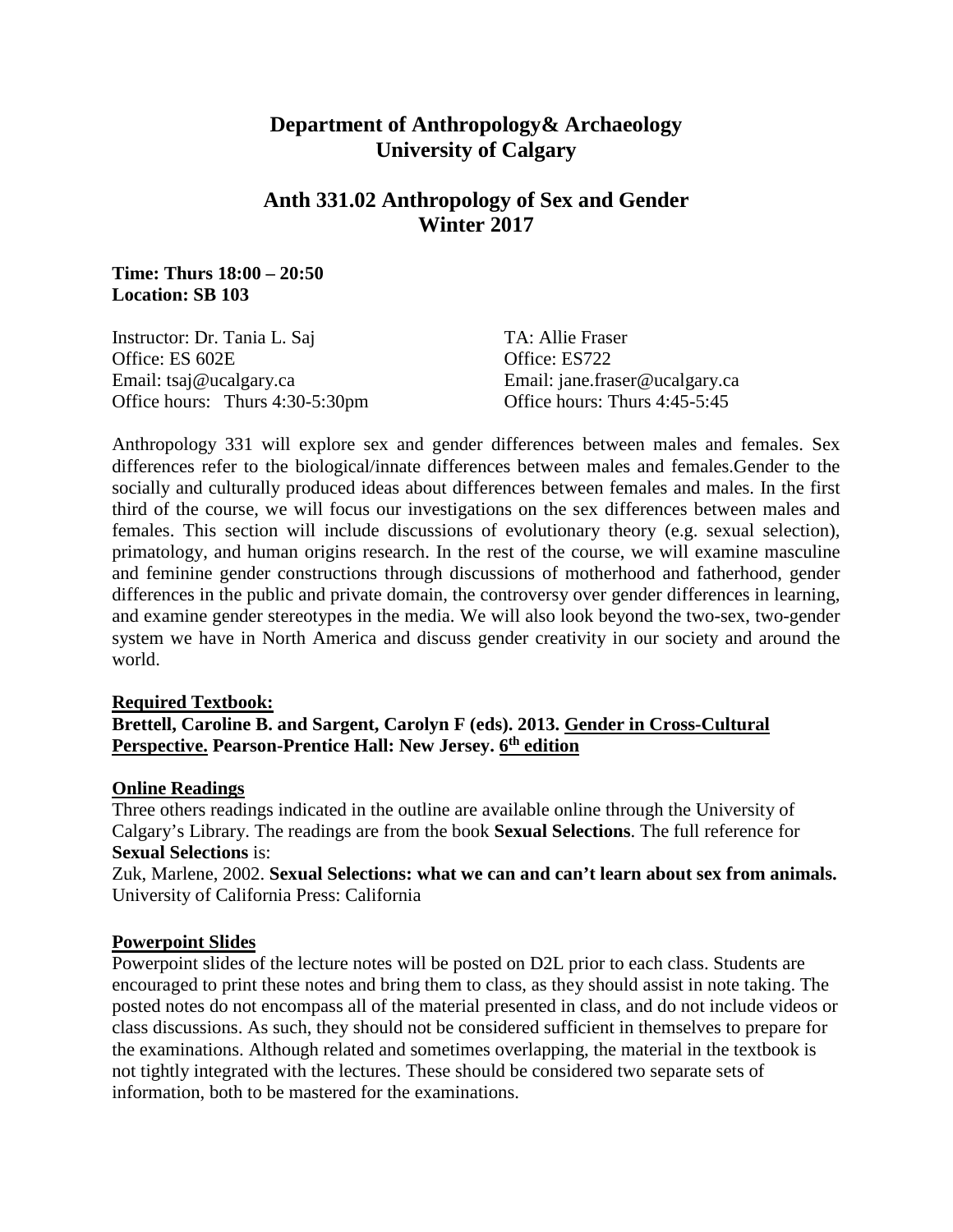# **Evaluation**

Evaluation for this course includes 2 mid-term exams and 1 final exam. All exams will be multiple-choice (which may include "true-or-false" questions).

### **Mid-Term Exam I– 40% - Feb 9**

This exam will cover all lectures, videos and assigned readings to date (Jan 12 – Feb 2).

## **Mid-Term Exam II -30% - Mar 16**

This exam will cover all lectures, videos and assigned readings to date (Feb 16 – Mar 9).

## **Final Exam – 30%- SET BY THE REGISTRAR (Apr 15-26)**

This exam will cover all lectures, videos and assigned readings from Mar 16 to April 6. The final exam is NOT cumulative.

#### **Grading Scheme**

| $A+$         | $100 - 94.9\%$  | B.             | 79.8-74.9%      | $\mathbf{C}$ | $62.8 - 58.9\%$   |
|--------------|-----------------|----------------|-----------------|--------------|-------------------|
| $\mathbf{A}$ | $94.8 - 89.9\%$ | к.             | 74.8-70.9%      | $1+$         | 58.8-54.9%        |
| $A -$        | 89.8-84.9%      | $\mathbf{C} +$ | 70.8-66.9%      | Ð            | 54.8-49.9%        |
| $B+$         | 84.8-79.9%      | $\mathbf{C}$   | $66.8 - 62.9\%$ | $\mathbf{F}$ | $49.8\%$ and less |

# **IMPORTANT**

**1. Note Taking**: Lecture notes will be posted on D2L prior to class, and students are encouraged to print these and bring them to class to assist with handwritten note-taking. Note that the posted notes are not sufficient without attending lectures. In addition to assigned readings, exams will be based on all material covered in class, including lectures presented (instructor and guest lectures) and films. *Any classroom materials missed due to absenteeism are the sole responsibility of the student.*

Although related and generally complementary, the material in the textbook is not tightly integrated with the lectures. These should be considered as separate sets of information, all of which must be mastered for the exams. Note to pay special attention to areas in the textbook that overlap with class lectures.

**2**. **Deferred exams** are only possible for illness or family crisis reasons (and need to be supported by proper documentation). In the event of an emergency or illness, notify the Anthropology office (220- 6516) or the instructor (tsaj@ucalgary.ca) **before the missed exam or test**. Missed exams will automatically receive a score of zero. Accommodation for missed exams will be made at the instructor's discretion in the event of a **documented** emergency.

**3. No accommodation will be made for poor performance on exams. For instance, additional items cannot be submitted in lieu of exams and grades will not be curved.** Be sure that you are wellprepared for exams so that you perform well when you have the opportunity.

**4. Classroom Behavior:** It is expected that each student will behave with courtesy and respect toward others. To maintain a distraction-free environment during the class period, the instructor requests that you 1) **turn off cell phones** prior to class and place them in a bag, pocket, or under your desk; 2) **do not carry on conversations while the instructor is speaking**; 3) **avoid late arrivals and early departures**  (if you must depart class early, please notify the instructor in advance if possible). If you use a laptop during class, please refrain from any activities unrelated to class, including emailing, web browsing, playing games, etc. Please minimize disruption to your fellow students by sitting at the back or on the classroom periphery. If the use of a laptop becomes too distracting to the class, you will be asked to turn off the computer and use a paper notebook for the remainder of lectures.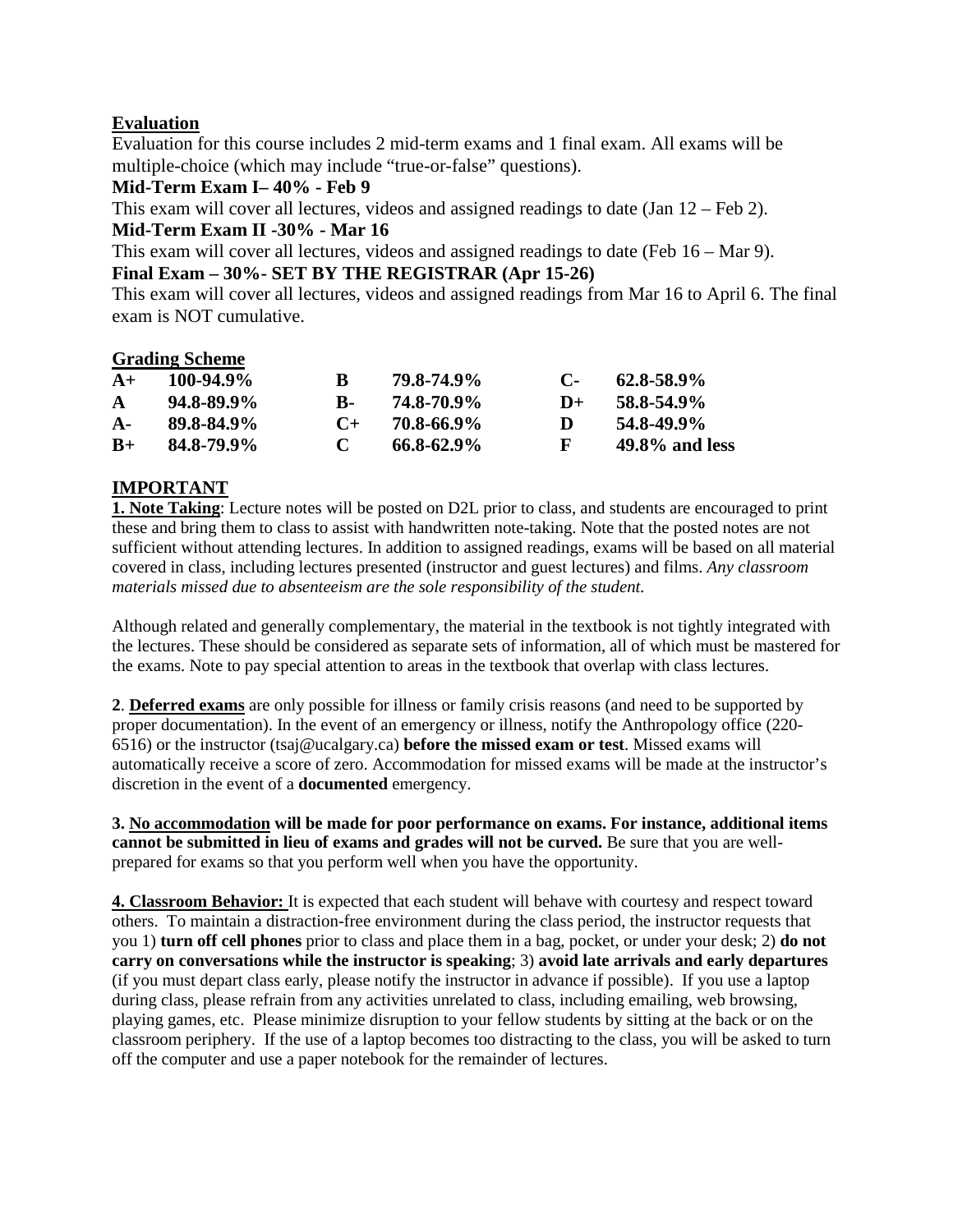**5. Email enquiries: Please use your full name in email messages; and put Anth 331 in the subject heading**. You can email me questions about class topics which will be answered at the next class (the questioner will not be identified). I will not be able to personally answer your questions over email; if you would like to personally talk to me about class material please do so during my office hours, and of course, in class, at the break, or before or after class. We will also not be able to take questions about the test over email; if you have questions about the test or would like to discuss your test, please see myself or the TA during our office hours. In the weeks following the test, you will be able to schedule a 15 min appointment with the TA to look at your test.

**6. Academic Accommodations**: Please inform the instructor if you have any learning disabilities, and if any specific arrangements need to be made to optimize your learning experience. Students who have not registered with The Student Accessibility Centre are not eligible for formal academic accommodations.

**7. Exam Results**: Results of exams will be posted on D2L within one week of the test. Exams are not returned to the student but can be reviewed during office hours or by appointment. Please contact the TA if you would like to see your exam. If you have concerns about your evaluation, you will be asked to provide a detailed written statement of your concern. Your exam will then be re-graded in its entirety, and marks will be raised, lowered or left unchanged as is warranted. Deadline for submission of written statement is one week after results of an examination have been posted.

**8. Exam Security:** Exam security is taken very seriously. Since exams will be taken in class where students often must sit close together, please be aware that wandering eyes could lead to suspicion. Keep your eyes on your own exam or to the front of the room. Also, cover your own exam to stop others from being tempted to look at it. Please remain seated during exams until you can leave the row you are sitting in without disturbing others. If you are caught cheating, your exam will be taken and a grade of zero will be given automatically.

# ACADEMIC ACCOMMODATIONS

#### <http://www.ucalgary.ca/access/accommodations/policy>

Students needing an Accommodation because of a Disability or medical condition should communicate this need to Student Accessibility Services in accordance with the Procedure for Accommodations for Students with Disabilities

Students needing an Accommodation based on a Protected Ground other than Disability, should communicate this need, preferably in writing, to "(Instructor) (Associate Dean) (Department Head) (other designated person)"

# ACADEMIC INTEGRITY

Academic integrity is essential to the pursuit of learning and scholarship in a university, and to ensuring that a degree from the University of Calgary is a strong signal of each student's individual academic achievements. As a result, the University treats cases of cheating and plagiarism very seriously. For detailed information on what constitutes academic misconduct, please refer to the following link:<http://www.ucalgary.ca/pubs/calendar/current/k-2-1.html> All suspected cases of academic dishonesty will be investigated following procedures outlined in the University Calendar. If you have questions or concerns about what constitutes appropriate academic behavior or appropriate research and citation methods, you are expected to seek out additional information on academic integrity from your instructor or from other institutional resources.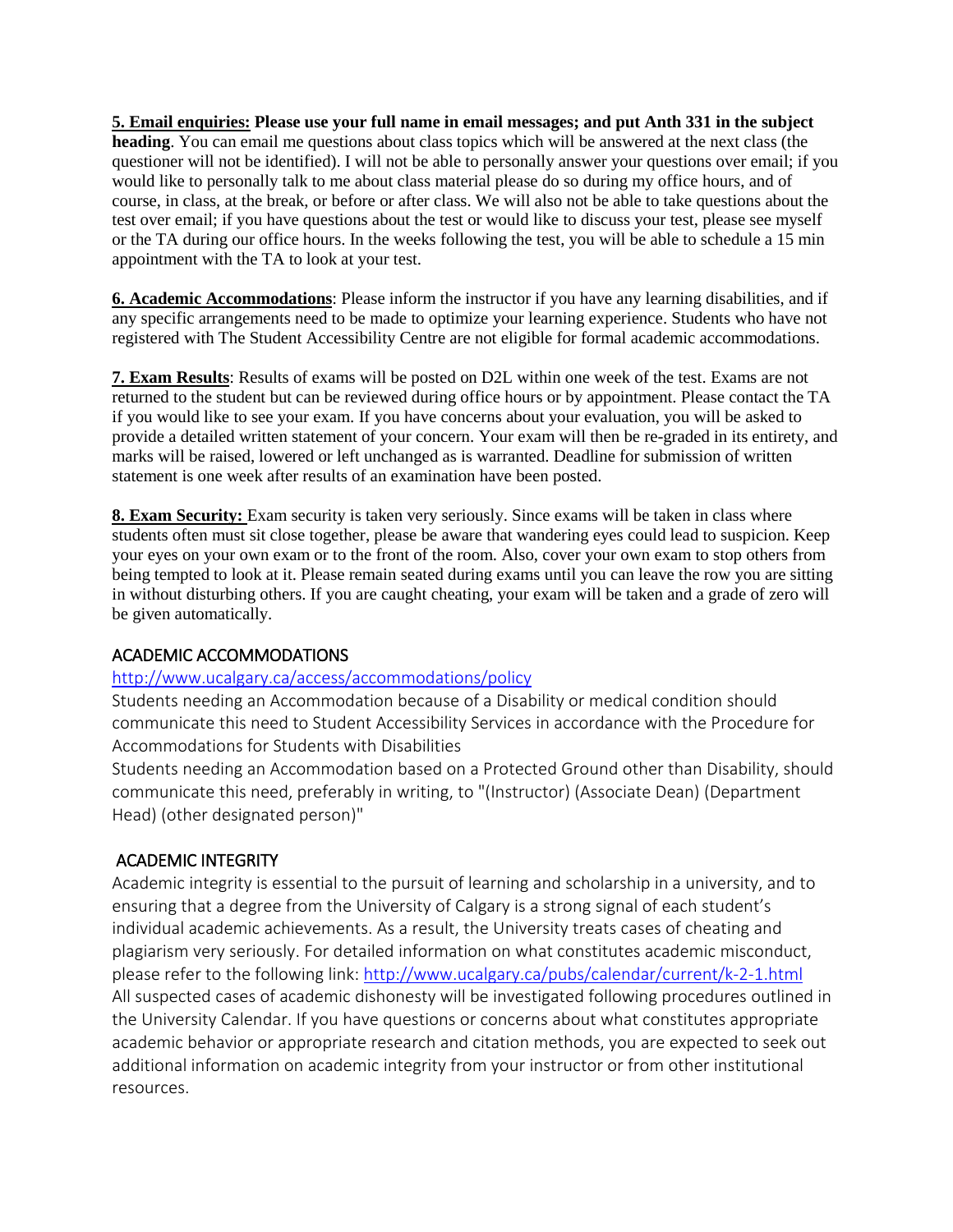# TEACHING EVALUATIONS / USRIS (Universal Student Ratings of Instruction)

At the University of Calgary, feedback provided by students through the Universal Student Ratings of Instruction (USRI) survey provides valuable information to help with evaluating instruction, enhancing learning and teaching, and selecting courses. Your responses make a difference, please participate! Website: http://www.ucalgary.ca/usri/

Writing Across the Curriculum: Writing skills are not exclusive to English courses and, in fact, should cross all disciplines. The University supports the belief that throughout their University careers, students should be taught how to write well so that when they graduate their writing abilities will be far above the minimal standards required at entrance. Consistent with this belief, students are expected to do a substantial amount of writing in their University courses and, where appropriate, instructors can and may use writing and the grading thereof as a factor in the evaluation of student work. The services provided by the Writing Centre in the Effective Writing Office can be utilized by all undergraduate and graduate students who feel they require further assistance.

Emergency Evacuation Assembly Points: In the event of an emergency that requires evacuation, please refer to the following link to become familiar with the assembly points for the class: <http://www.ucalgary.ca/emergencyplan/assemblypoints>

# Freedom of Information and Protection of Privacy Act:

The University of Calgary is committed to protecting the privacy of individuals who work and study at the University or who otherwise interact with the University in accordance with the standards set out in the Freedom of Information and Protection of Privacy Act. Please refer to the following link for detailed information: <http://www.ucalgary.ca/legalservices/foip> The Department of Anthropology and Archaeology's FOIP (Freedom of Information and Privacy) policy requires all reports/examinations to be returned to students during class time or the instructor's office hours. Any term work not picked up will be placed in the Anthropology and Archaeology Office (ES620) for distribution. Any student not wishing to have their work placed in the office must make alternative arrangements with the course instructor early in the term.

Safewalk Information: Campus Security, in partnership with the Students' Union, provides the Safewalk service, 24 hours a day to any location on Campus including the LRT, parking lots, bus zones and University residences. Contact Campus Security at (403) 220-5333 or use a help phone, and Safewalkers or a Campus Security Officer will accompany you to your campus destination.

Faculty of Arts Program Advising and Student Information Resources: Have a question, but not sure where to start? Arts Students' Centre

The Faculty of Arts Students' Centre is the overall headquarters for undergraduate programs in the Faculty of Arts. The key objective of this office is to connect students with whatever academic assistance that they require.